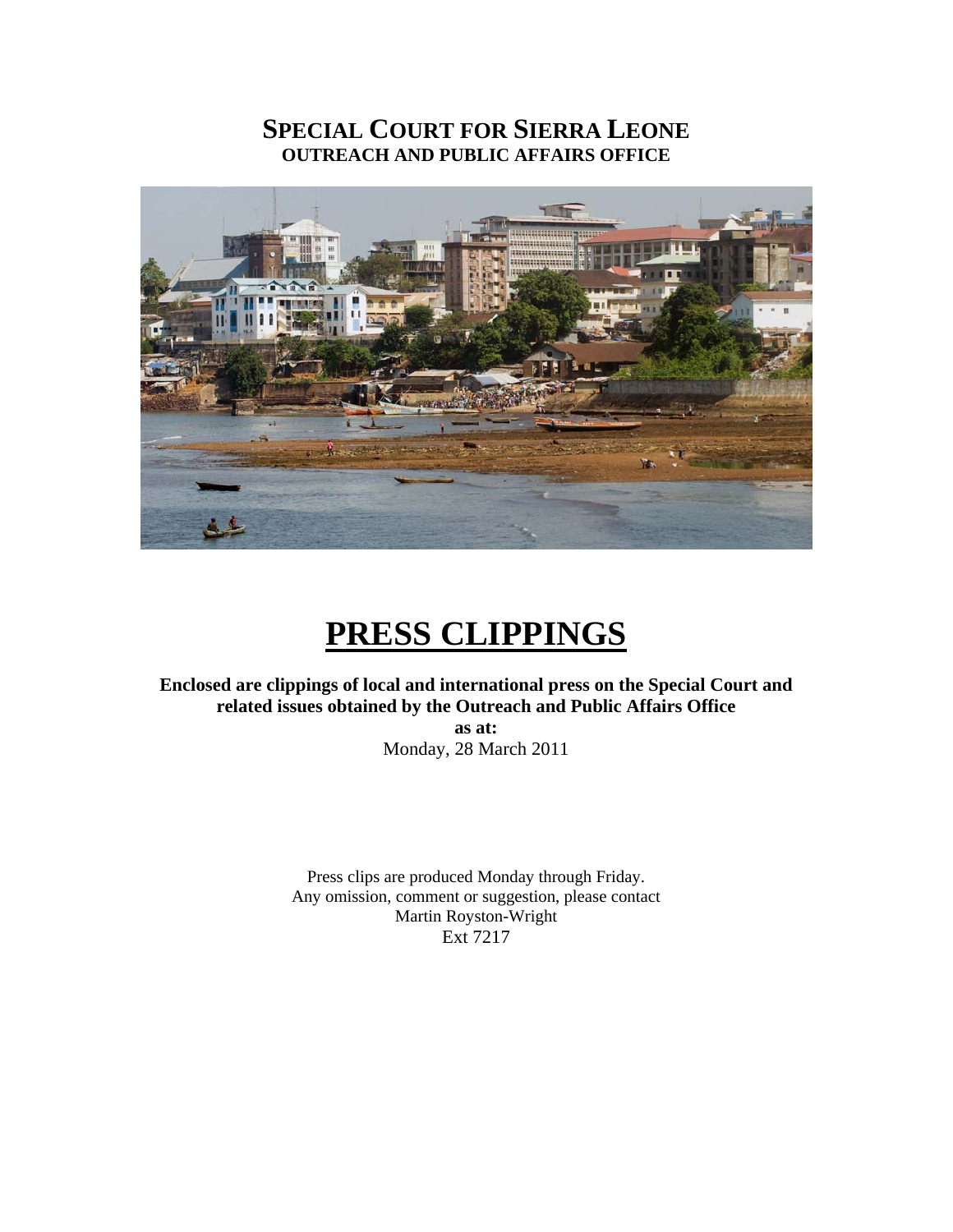| <b>International News</b>                                                                   |           |
|---------------------------------------------------------------------------------------------|-----------|
| DR Congo Fighters Sent to ICC as War Crimes Witnesses / Agence France Presse                | Page 3    |
| Libya Suspects Will Face Justice at ICC: U.S. / Reuters                                     | Pages 4-5 |
| Africans Gear for top ICC Jobs as Ocampo Exit Nears From International Court / The Standard | Pages 6-7 |
| Prosecutor Seeks Six years in German 'Nazi Guard' Trial / Agence France Presse              | Pages 8-9 |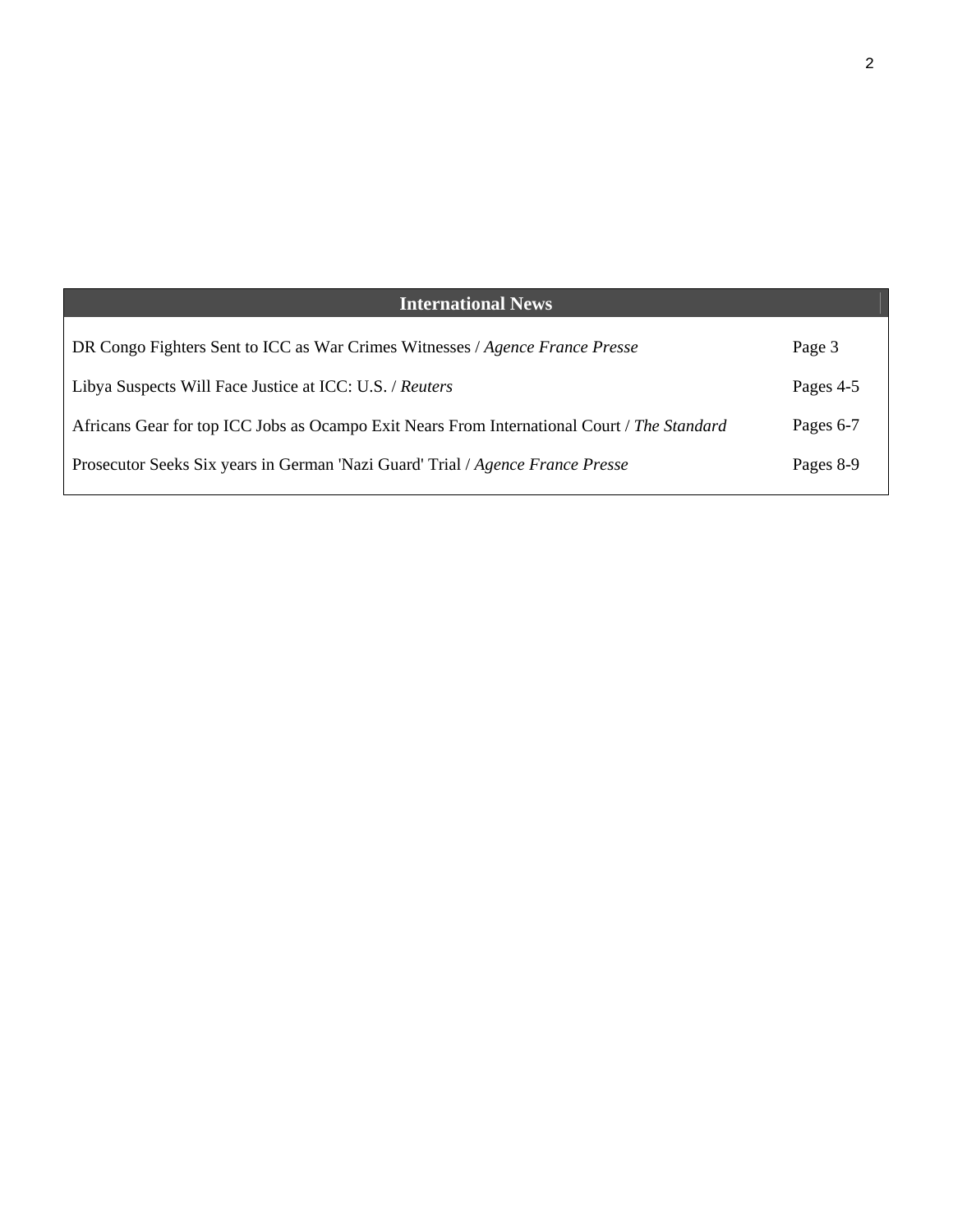### **DR Congo fighters sent to ICC as war crimes witnesses**

KINSHASA — Four former Democratic Republic of Congo militia fighters were transferred Sunday to the International Criminal Court in The Hague to appear as witnesses in war crimes trials, officials said.

The four, who were being held in prison in Kinshasa and are under judicial process, would testify in the trials of militia leaders Thomas Lubanga and Germain Katanga, Justice Minister Emmanuel Luzolo Bambi told AFP.

"They will only be in The Hague for one and a half months maximum and will then come back to Kinshasa," he said, without giving their identities.

An ICC official in Kinshasa said the four left Sunday.

Lubanga, 51, is on trial for using children under the age of 15 to fight for his militia in 2002-2003 in a civil war in the Congo's eastern Ituri region, one of the world's most lucrative gold-mining areas.

Rights groups say inter-ethnic fighting in the area, over land and resources, has claimed 60,000 lives over the past decade.

Lubanga denies the charges. His was the first case tackled by the ICC, which opened his trial in 2009.

The prosecution alleges that militia under his control abducted children as young as 11 from their homes, schools and football fields and took them to military training camps where they were beaten and drugged. The girls were allegedly used as sex slaves.

Katanga is accused of rapes and murders committed in February 2003 during an attack on Ituri's village of Bogoro, during which more than 200 civilians were killed.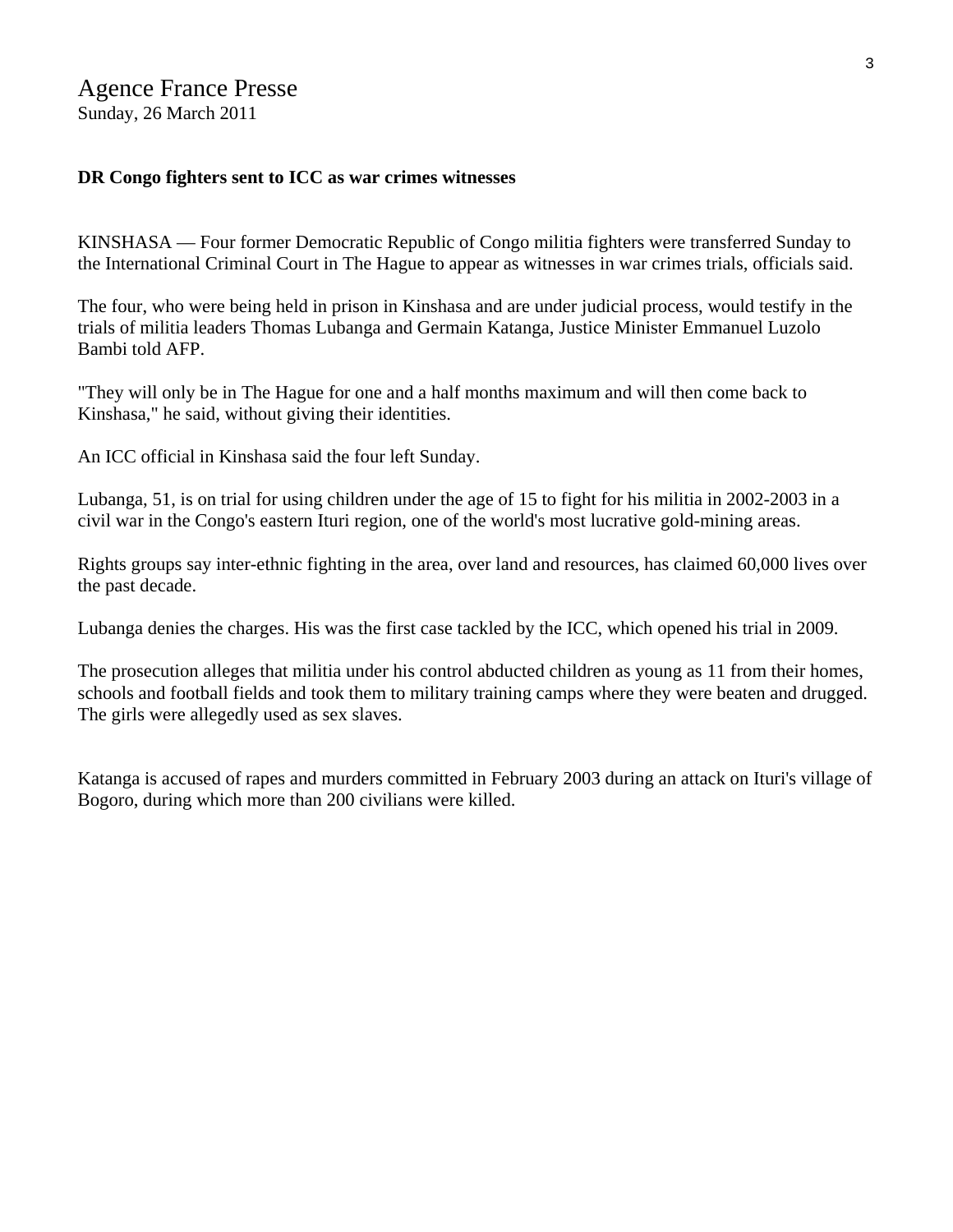Reuters Friday, 25 March 2011

### **Libya suspects will face justice at ICC: U.S.**

By Aaron Gray-Block

Individuals accused of bombing and shooting anti-government protesters in Libya will end up on trial at the International Criminal Court (ICC) sooner or later, the U.S. ambassador-at-large for war crimes said.

Almost a month after the United Nations Security Council unanimously referred Libya to the ICC, Western powers are enforcing a no-fly zone over the country to protect civilians under attack from troops loyal to Muammar Gaddafi.

"Do I see that there will come a day when individuals responsible for this kind of conduct are in the ICC? Yes, it is not a question of if, it's a question of when," Stephen Rapp, the former chief prosecutor at the U.N.-backed Sierra Leone court, told Reuters on Friday.

ICC prosecutor Luis Moreno-Ocampo, who has said Gaddafi, his sons and key aides could be prosecuted for the violence, said on Thursday he may seek arrest warrants by the end of May.

"We would have to see what the situation was at that time, but I would expect in this case very strong support for ensuring those arrest warrants were executed," Rapp said.

Although some analysts warn the West risks becoming caught up in a drawn-out civil war in Libya, Rapp pointed to the arrests of Serbian President Slobodan Milosevic and former Liberian President Charles Taylor to prove arrests can be made.

Both leaders were later placed on trial in The Hague.

Confronted by ethnic cleansing in Kosovo in 1999, the International Criminal Tribunal for the former Yugoslavia (ICTY) indicted Milosevic in May 1999 while a NATO bombing campaign was in full swing.

"At the time it was not clear how that (arrest warrant) would be executed," Rapp said, but added that Milosevic was later arrested in April 2001. "That did not mean he was arrested immediately, but it clearly signaled that there was going to be consequences in terms of justice in the future."

In Taylor's case, Rapp said when the warrant was unsealed in June 2003, Taylor was still in power in Liberia, but "various pressures and efforts" saw Taylor arrested in March 2006 for crimes committed in Sierra Leone's 1991-2002 civil war.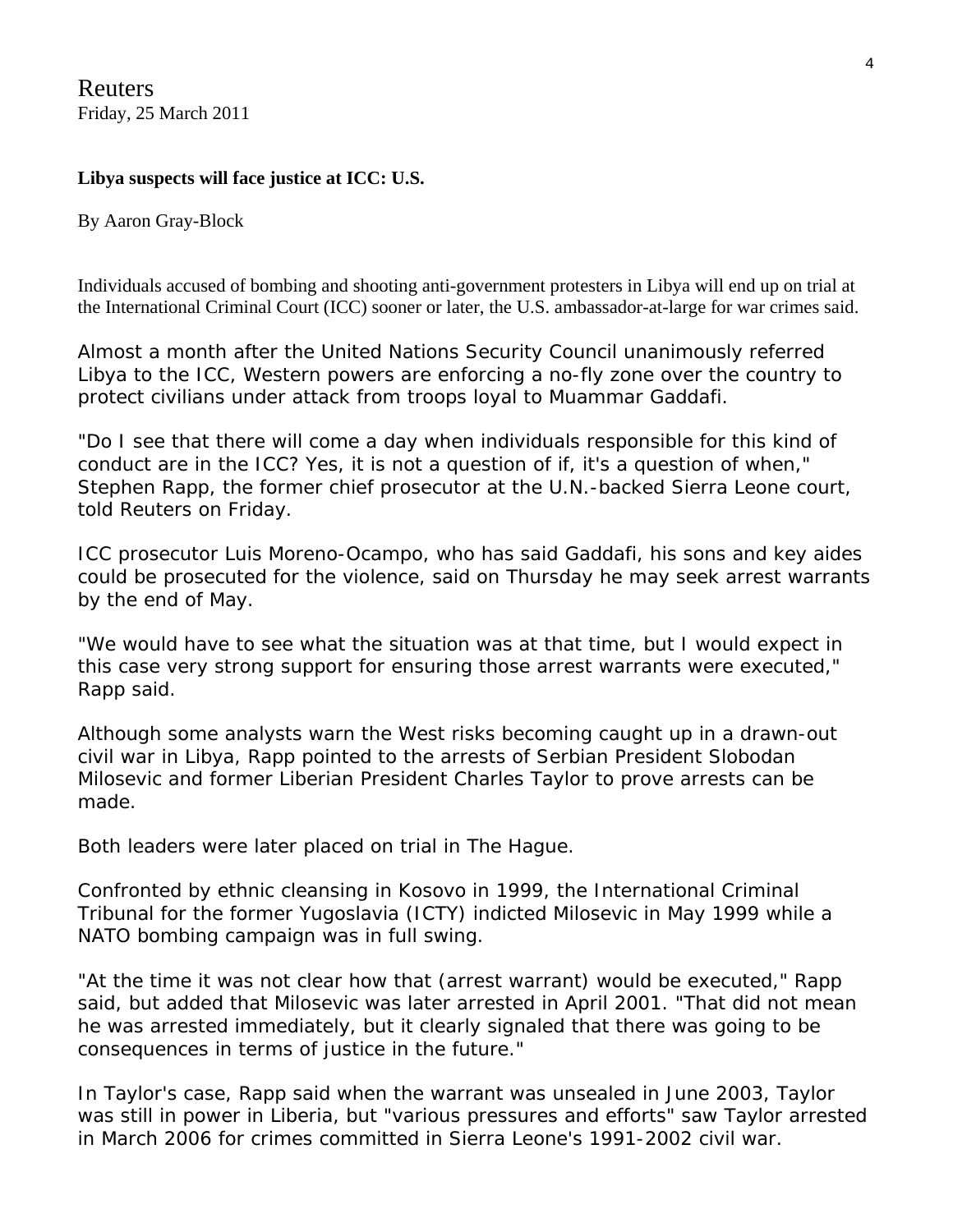### **DETERRING CRIMES**

The ICC, the world's first permanent war crimes court, has battled against a lack of state support, with the United States, Russia and China refusing to sign up to the court and it has struggled to have suspects arrested.

Sudanese President Omar Hassan al-Bashir, for example, is still at large after being charged with genocide in Darfur and some African states have simply refused to arrest him.

Recently the U.S. has started to re-engage with the court, attending recent ICC meetings as an observer.

Rapp said the unanimous Security Council referral of Libya represented a global view the ICC was a key player to achieve accountability for serious human rights violations.

He said the U.S. decision to back the referral re-emphasized a point made by the administration of U.S. President Barack Obama that Washington sees the ICC as a court of last resort which "has a place in ensuring there is accountability."

Rapp added the swift referral and resulting ICC investigation had sent a deterrent signal to Gaddafi loyalists.

"Even if you don't deter him (Gaddafi), you deter others," he said. "There is certainly evidence that individuals are declining to act on Gaddafi's side to commit these crimes, or to be complicit in them and the numbers of people committing atrocities against their own people are diminishing."

But he warned that rebels fighting Gaddafi could also be prosecuted for war crimes at the ICC if they commit, for example, reprisal killings of captured snipers.

Forces acting to impose the no fly zone will not be liable to ICC prosecution, however, but would instead face trial in their own country if they commit intentional crimes against civilians, Rapp said.

Referring to the waves of pro-democracy movements reshaping the Arab and North African political landscape as "exciting times," Rapp said the deterrent signal from the referral and ICC probe could also have an effect outside of Libya.

"Whether it encourages protests that depends on what grievances there are in a particular country, but it discourages reaction to democratic awakening through official violence," Rapp said.

*Copyright 2011 Thomson Reuters.*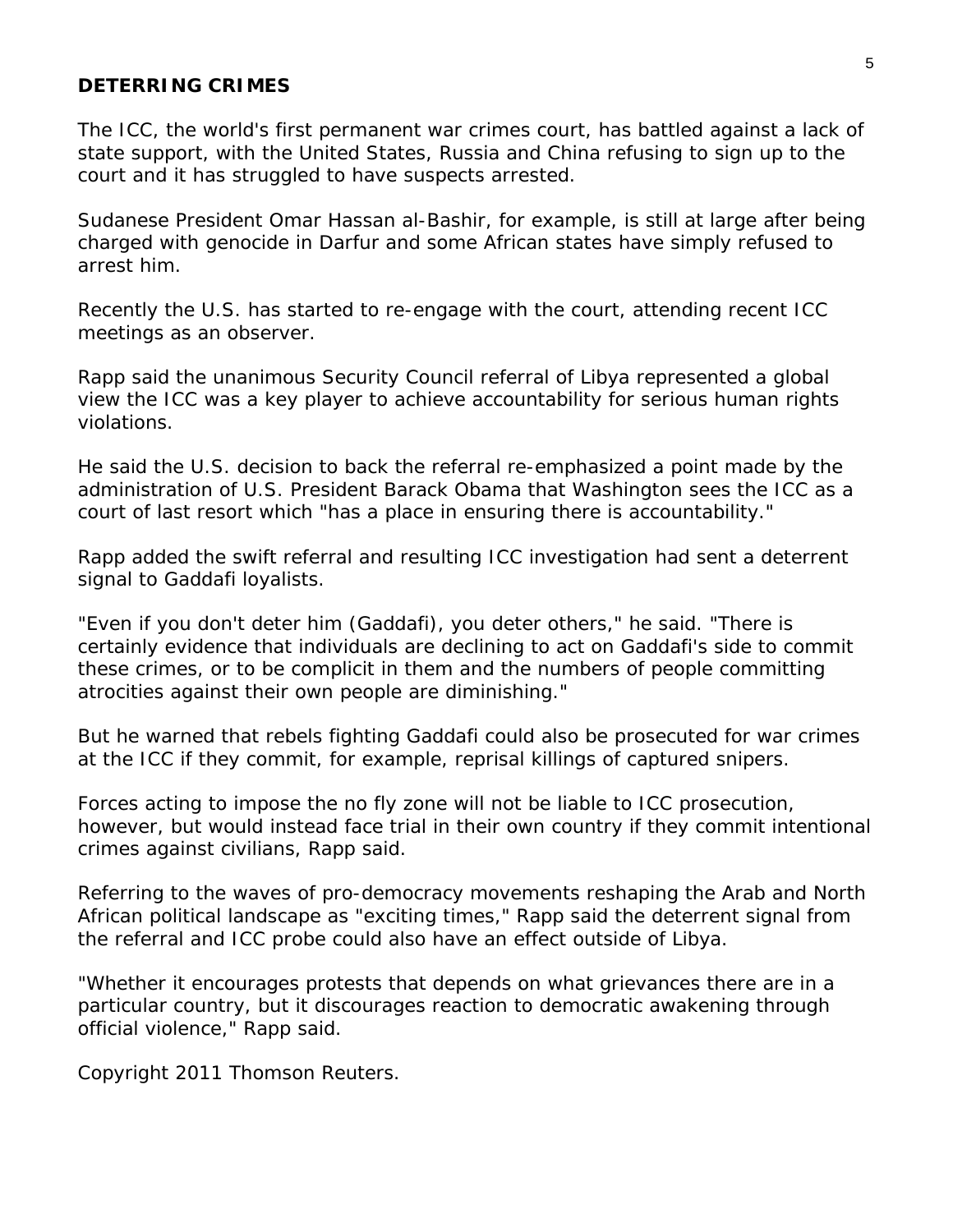### **Africans gear for top ICC jobs as Ocampo exit nears from international court**

By John Oywa

The International Criminal Court is undergoing interesting institutional changes with analysts saying that its next Chief Prosecutor could come from Africa.

With African legal experts now dominating most departments at The Hague-based court, it is apparent that it has been trying to shake off the tag of being anti-African even as some African leaders continue to accuse it of 'selective justice'.

The court is shopping for a new chief prosecutor to replace Luis Moreno Ocampo, whose term is about to end and the search team could be training their eyes on Africa.

Last week's appointment of Kenya's Lady Justice Joyce Aluoch to preside over the hearing of the Darfur genocide case at The Hague is just but the latest appointment of Africans to high profile positions in key departments at the court.

Lady Justice Aluoch, who was formerly Kenya's Court of Appeal judge, was appointed an ICC judge in January 2009, becoming the first Kenyan to hold such a position.

She was picked by her peers at the court to hear the Darfur cases facing Abdalla Banda Abakaer and Saleh Mohammed. Sudanese President Omar Al- Bashir has a warrant of arrest over the same case in which he and his allies are linked to the deaths of close to two million people in the troubled Darfur region.

The ICC has become a hot political subject in Kenya after it summoned six individuals, among them top government officials, to answer charges of crimes against humanity in connection with the post–election violence that resulted in the deaths of more than 1,000 people and displacement of thousands of others.

The six — Head of the Civil Service Francis Muthaura, Finance Minister Uhuru Kenyatta, suspended Higher Education Minister William Ruto, former Industrialisation Minister Henry Kosgey, fomer Police Commissioner Hussein Ali and radio journalist Joshua Sang — are expected to appear before the judges on April 7 and 8 to be read the charges.

An informal session at the United Nation's Security Council last week rejected Kenya's bid to have the cases deferred, saying the trials would pose no threat to local and international security. Kenya has also been toying with the idea of pulling out of the Rome Statute that binds it in supporting the ICC activities.

A shuttle diplomacy mounted by Vice-President Kalonzo Musyoka to lobby UN Security Council members to support Kenya's bid has guzzled more than Sh70 million.

Legal and security experts say the ICC has absorbed more African staff in the past few years in what they say could be a deliberate aim of giving the court more presence and acceptance in Africa.

Last month, the court appointed Phakio Mochochoko, a Lesotho national, to head the International Criminal Court's Jurisdiction, Complementarily and Co-operation Division (JCCD) in the Office of the Prosecutor (OTP). Apart from the African staff in the OTP, currently five of the ICC's 18 judges are African. Two of these, Judges Daniel David Ntanda Nsereko and Joyce Aluoch, come from Uganda and Kenya, which have cases before the ICC.

Notably, the first vice-president of the ICC, Judge Fatoumata Dembele Diarra, is Malian. In addition, of the 288 registered defence counsel, 78 are African.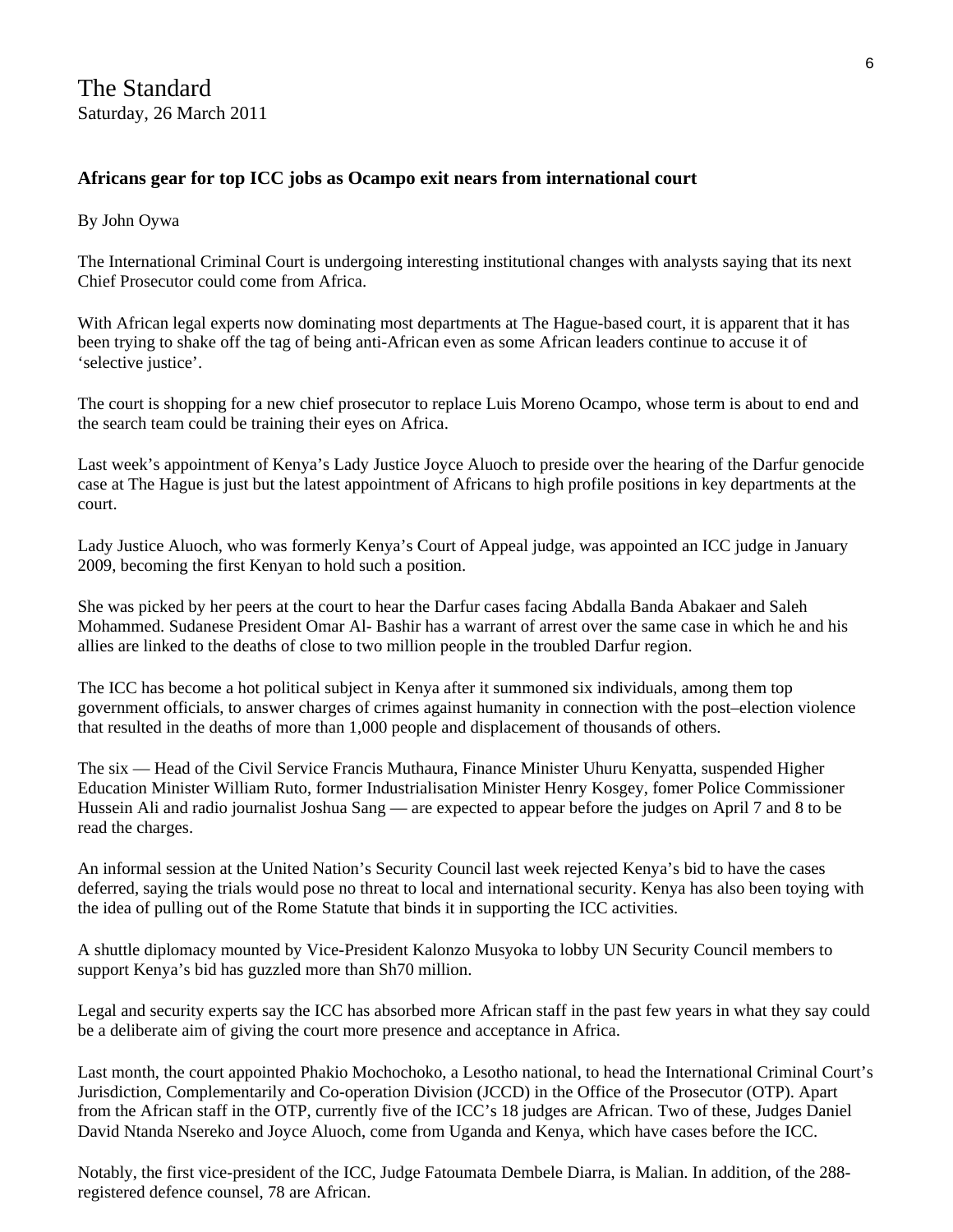Also in top position at the ICC is Deputy Prosecutor Fatou Bensouda from the Gambia.

Observers point out that Africans therefore form an integral part of ICC staff even as many African Union member countries are threatening to pull out of the Rome Statute.

A senior research fellow at the Pretoria-based Institute for Security Studies (ISS), Ottilia Anna Maunganidze says Mochochoko's appointment is an achievement for Africa's efforts to combat impunity.

"More importantly, it is an opportunity to improve Africa's ailing relations with the ICC and the ability of African governments to work with rather than against the court," says Maunganidze. The JCCD is a core component of the ICC consisting of lawyers, analysts and experts on international cooperation.

She says that while the ICC's staff profile is an indication that African countries are committed to the work of the court, there has been a sharp rise in negative attitudes towards the ICC in recent times. In August last year, Kenya came under heavy criticism after it failed to arrest Bashir when he attended a ceremony to promulgate Kenya's new constitution in Nairobi. As a signatory to the Rome Statute, Kenya was expected to arrest and hand in Bashir to the ICC.

Maunganidze says that whereas several of the concerns raised by African governments and civil society about the work of the ICC are valid, there was growing concern that the AU's attitude suggests an attempt to delay justice.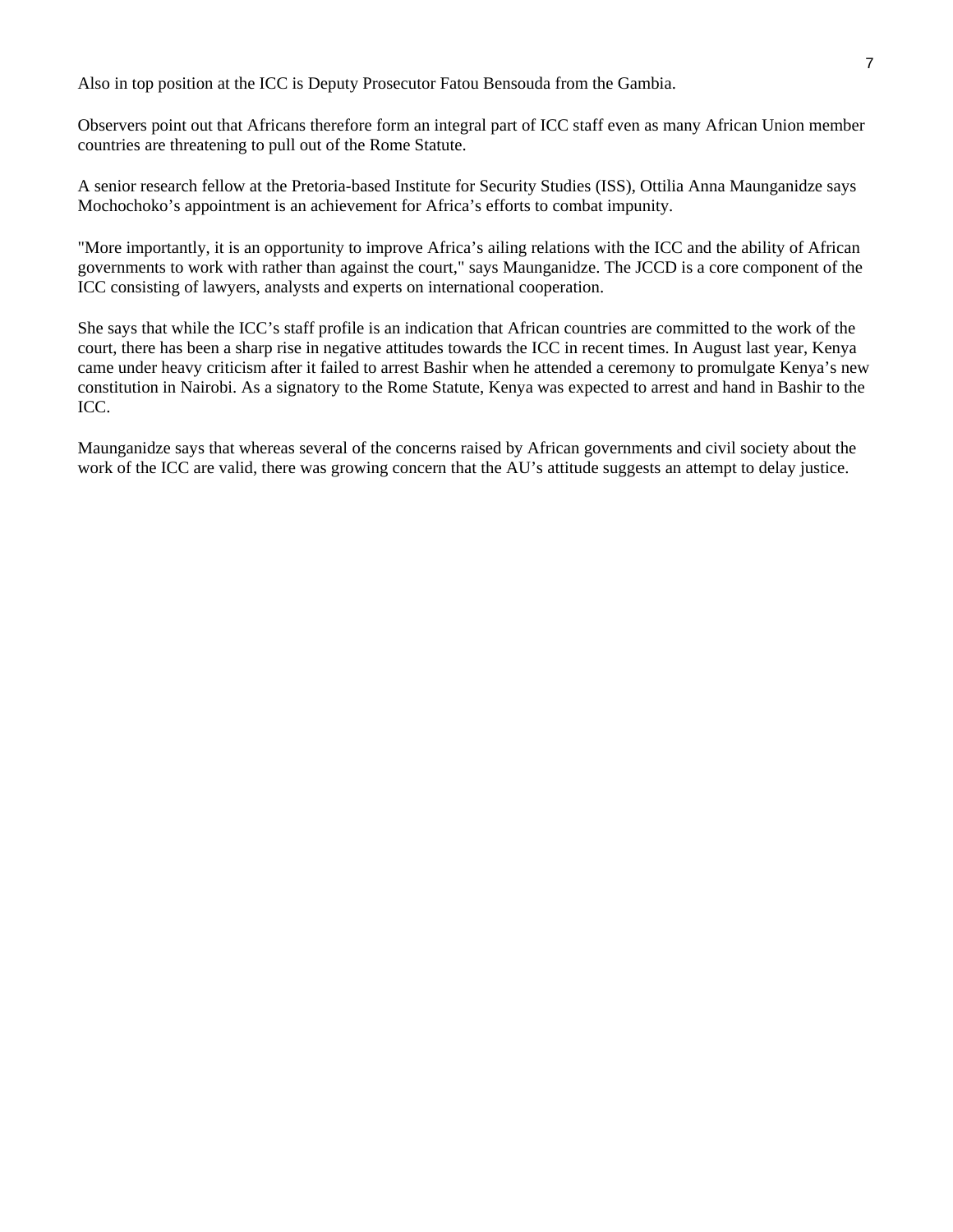#### **Prosecutor seeks six years in German 'Nazi guard' trial**

German prosecutors Tuesday said John Demjanjuk, 90, should serve six years in jail for helping to kill 27,900 Jews during his alleged time as a Nazi death camp guard, as the trial neared an end.

Summing up in the high-profile war crimes case, expected to be one of the last of its kind, prosecutor Hans-Joachim Lutz said Demjanjuk had participated willingly in the Holocaust during a six-month stint as a guard.

"Armed with a weapon, he transported the victims from the wagons, undressed them and led them into the gas chambers," Lutz told the court in Munich, southern Germany. "He participated willingly in the murder of 27,900 Jews."

There is "no reasonable doubt" of Demjanjuk's involvement in the crimes committed at the Sobibor camp in Nazi-occupied Poland during March and September 1943 when he was alleged to have been there, added the prosecutor.

Ukrainian-born Demjanjuk, who was deported from the United States in May 2009, where he worked for decades as a mechanic, denies the charges against him.

A verdict in the case could come as soon as May 12, although there have been several delays, due mainly to Demjanjuk's poor health.

Wearing his now familiar blue baseball cap and sunglasses, the accused was wheeled into the courtroom, accompanied by two medical staff, to hear the prosecution's case.

He appeared relaxed and joked with one of the medics. He listened to proceedings sitting up on a stretcher, covered in a white sheet.

He did not react when the prosecutor called for the six-year sentence. Ulrich Busch, his lawyer, said he would demand his client walk free.

Lutz said he could have called for anything between three years and 15, which constitutes life in Germany.

He said one of the main reasons for a shorter sentence was that Demjanjuk had already served time in Israel, accused of being "Ivan the Terrible", a particularly sadistic Nazi guard at another camp, Treblinka.

Demjanjuk was released after the Israeli Supreme Court established they had the wrong man.

Also counting in his favour was "definitely the fact that he did not report voluntarily for duty in a death camp", Lutz added.

A member of the Red Army, Demjanjuk fell into German hands as a prisoner of war in 1942.